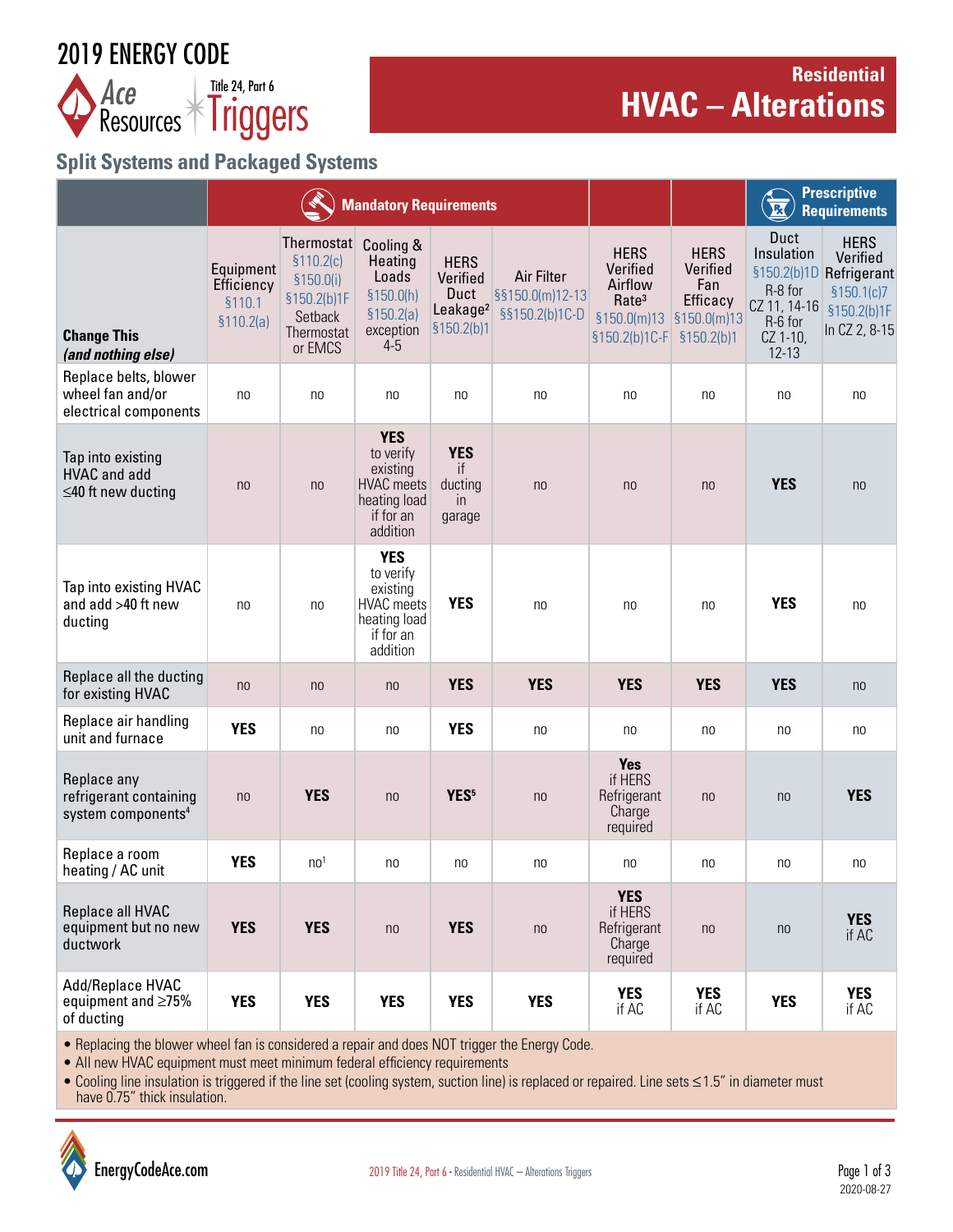## **NOTES**

- 1 Setback thermostats not required for gravity gas wall heaters, gravity floor heaters, gravity room heaters, non-central electric heaters, fireplaces or decorative gas appliances, wood stoves, room air conditioners and room air-conditioner heat pumps.
- 2 New multifamily duct system leakage must be ≤ 12% in total, or ≤ 6% to the outside; new single family ≤5% leakage. Or, if unable to meet the sealing requirements, all accessible leaks must be sealed and verified by a HERS Rater. HERS duct testing is not required when asbestos is present. New or replacement space-conditioning ducts, airhandling units, cooling or heating coils, or plenums located in a garage space must be  $\leq 6\%$ , or be sealed and verified by a HERS Rater.
- 3 Applicable to new forced air ducted systems with cooling and altered system in which refrigerate charge is required. Completely new systems (equipment and ducting) can use return grille option per [Table](https://energycodeace.com/site/custom/public/reference-ace-2019/Documents/subchapter7lowriseresidentialbuildingsmandatoryfeaturesanddevice.htm)  [150.0-B](https://energycodeace.com/site/custom/public/reference-ace-2019/Documents/subchapter7lowriseresidentialbuildingsmandatoryfeaturesanddevice.htm) or [C](https://energycodeace.com/site/custom/public/reference-ace-2019/Documents/subchapter7lowriseresidentialbuildingsmandatoryfeaturesanddevice.htm), or verified per HERS verification of airflow: 0.45 W/CFM for gas furnace air-handling units (manufactured as of July 3, 2019) and 0.58 W/CFM for air-handling units that are not gas furnaces (i.e., heat pumps).
- 4 Refrigerant-containing system components such as the compressor, condensing coil, evaporator coil, refrigerant metering device or refrigerant piping.
- 5 Duct leakage testing for refrigerant containing systems only applies to the installation or replacement of an air handler, outdoor condensing unit of a split-system air conditioner or heat pump, or cooling or heating coil.

#### **HVAC System Considerations**

**Equipment Type:** [§150.1\(c\)6](https://energycodeace.com/site/custom/public/reference-ace-2019/Documents/subchapter8lowriseresidentialbuildingsperformanceandprescriptive.htm) Electric resistance heating is not allowed to be added to a home without a performance calculation showing it will work, but can be used for altered heating equipment if already present. Heat pump equipment can always replace gas or electric resistance heating equipment without the need for a performance calculation.

§[§110.1](https://energycodeace.com/site/custom/public/reference-ace-2019/Documents/subchapter2alloccupanciesmandatoryrequirementsforthemanufacturec.htm)/[110.2\(a\)](https://energycodeace.com/site/custom/public/reference-ace-2019/Documents/subchapter2alloccupanciesmandatoryrequirementsforthemanufacturec.htm) All HVAC equipment must be certified through [Title 20 Appliance Efficiency Standards](https://energycodeace.com/content/reference-ace-t20-tool) and meet minimum efficiency requirements.

**Controls Required:** [§110.2\(b\)](https://energycodeace.com/site/custom/public/reference-ace-2019/Documents/subchapter2alloccupanciesmandatoryrequirementsforthemanufacturec.htm) Heat pump equipment to use controls so that supplementary electric resistance strip heating is secondary to the heat pump operation.

[§110.2\(d\)](https://energycodeace.com/site/custom/public/reference-ace-2019/Documents/subchapter2alloccupanciesmandatoryrequirementsforthemanufacturec.htm) Furnaces ≥225,000 BTUH, including electric furnaces, that are not located within the conditioned space shall have jacket losses not exceeding 0.75% of the input rating. They must also have an intermittent ignition or interrupted device (IID), and have either power venting or a flue damper. A combustion air intake vent damper is an acceptable alternative to a flue damper for furnaces where combustion air is drawn from the conditioned space. A setback thermostat or an Energy Management Control System (EMCS) must be programmed to provide, at a minimum, functionality required of a setback thermostat.

**Condensers (AC):** [§150.0\(h\)3](https://energycodeace.com/site/custom/public/reference-ace-2019/Documents/subchapter7lowriseresidentialbuildingsmandatoryfeaturesanddevice.htm) Must be located a min. 5' clearance from dryer vent outlet.

**Refrigerant:** [§150.0\(j\)](https://energycodeace.com/site/custom/public/reference-ace-2019/Documents/subchapter7lowriseresidentialbuildingsmandatoryfeaturesanddevice.htm) Refrigerant pipe insulation & protection is required of all new piping.

[§150.2\(b\)Fiib.](https://energycodeace.com/site/custom/public/reference-ace-2019/Documents/subchapter9lowriseresidentialbuildingsadditionsandalterationstoe.htm) When HERS refrigerant charge verification is required prescriptively, a demand responsive HVAC control (Wi-Fi thermostat that can be accessed remotely) may be required if outdoor temperatures are less then 55°F. This should be confirmed with HERS rater.

[§150.1\(c\)7A](https://energycodeace.com/site/custom/public/reference-ace-2019/Documents/subchapter8lowriseresidentialbuildingsperformanceandprescriptive.htm) Exception allows for packaged systems for which the manufacturer has verified correct system refrigerant charge prior to shipment from the factory to be exempt from HERS verification of refrigerant charge.

**Air Filters:** [§§150.0\(m\)12](https://energycodeace.com/site/custom/public/reference-ace-2019/Documents/subchapter7lowriseresidentialbuildingsmandatoryfeaturesanddevice.htm), [150.2\(b\)1C](https://energycodeace.com/site/custom/public/reference-ace-2019/Documents/subchapter9lowriseresidentialbuildingsadditionsandalterationstoe.htm) and [150.2\(b\)1Diia](https://energycodeace.com/site/custom/public/reference-ace-2019/Documents/subchapter9lowriseresidentialbuildingsadditionsandalterationstoe.htm) Air filters to be 2" MERV-13 when an entirely new or complete replacement HVAC system (equipment and ducts) has >10 ft of ducting. This also applies to complete duct replacements. Alternative filter options may apply.

**Duct Insulation:** [§150.0\(m\)](https://energycodeace.com/site/custom/public/reference-ace-2019/Documents/subchapter7lowriseresidentialbuildingsmandatoryfeaturesanddevice.htm) New ducting min. Performance method allows R-4.2 when the duct system is entirely inside conditioned space and confirmed by a HERS rater. Portions of the duct that are completely exposed to and surrounded by directly conditioned space are not required to be insulated.

[§150.2\(b\)1D](https://energycodeace.com/site/custom/public/reference-ace-2019/Documents/subchapter9lowriseresidentialbuildingsadditionsandalterationstoe.htm) Prescriptive requirements require new ducting min. insulation in unconditioned spaces of R-8 in Climate Zones (CZ) 11, 14-16 and R-6 in CZ 1-10, 12-13.

| <b>Ventilation Mandatory Requirements Based on ASHRAE 62.2</b> |                                                                               |                                    |                                        |                                                |                                                     |                                                       |  |  |  |  |  |  |
|----------------------------------------------------------------|-------------------------------------------------------------------------------|------------------------------------|----------------------------------------|------------------------------------------------|-----------------------------------------------------|-------------------------------------------------------|--|--|--|--|--|--|
| <b>Change This</b><br>(and nothing else)                       | <b>HERS Verified Whole</b><br><b>Building IAQ</b><br>\$150.00<br>\$150.2(a)2C | <b>Air Filters</b><br>\$150.0(m)12 | Kitchen Local<br>Exhaust<br>\$150.0(0) | <b>Bathroom</b><br>Local Exhaust<br>\$150.0(0) | <b>Clothes Dryer</b><br>Local Exhaust<br>\$150.0(0) | <b>HERS</b><br>Verified<br>Kitchen Hood<br>\$150.0(0) |  |  |  |  |  |  |
| Remodeling bathroom                                            | n <sub>0</sub>                                                                | no                                 | no                                     | <b>YES</b>                                     | no                                                  | no                                                    |  |  |  |  |  |  |
| Remodeling kitchen and<br>adding kitchen hood                  | n <sub>0</sub>                                                                | n <sub>0</sub>                     | <b>YES</b>                             | n <sub>0</sub>                                 | n <sub>0</sub>                                      | <b>YES</b>                                            |  |  |  |  |  |  |
| Adding dwelling unit to<br>existing home (i.e., ADU)           | <b>YES</b>                                                                    | <b>YES</b>                         | <b>YES</b>                             | <b>YES</b>                                     | If applicable                                       | If applicable                                         |  |  |  |  |  |  |
| Addition to home >1,000 ft <sup>2</sup>                        | <b>YES</b>                                                                    | <b>YES</b>                         | If applicable                          | If applicable                                  | If applicable                                       | If applicable                                         |  |  |  |  |  |  |
| Addition to home $\leq 1,000$ ft <sup>2</sup>                  | n <sub>0</sub>                                                                | no                                 | If applicable                          | If applicable                                  | If applicable                                       | If applicable                                         |  |  |  |  |  |  |